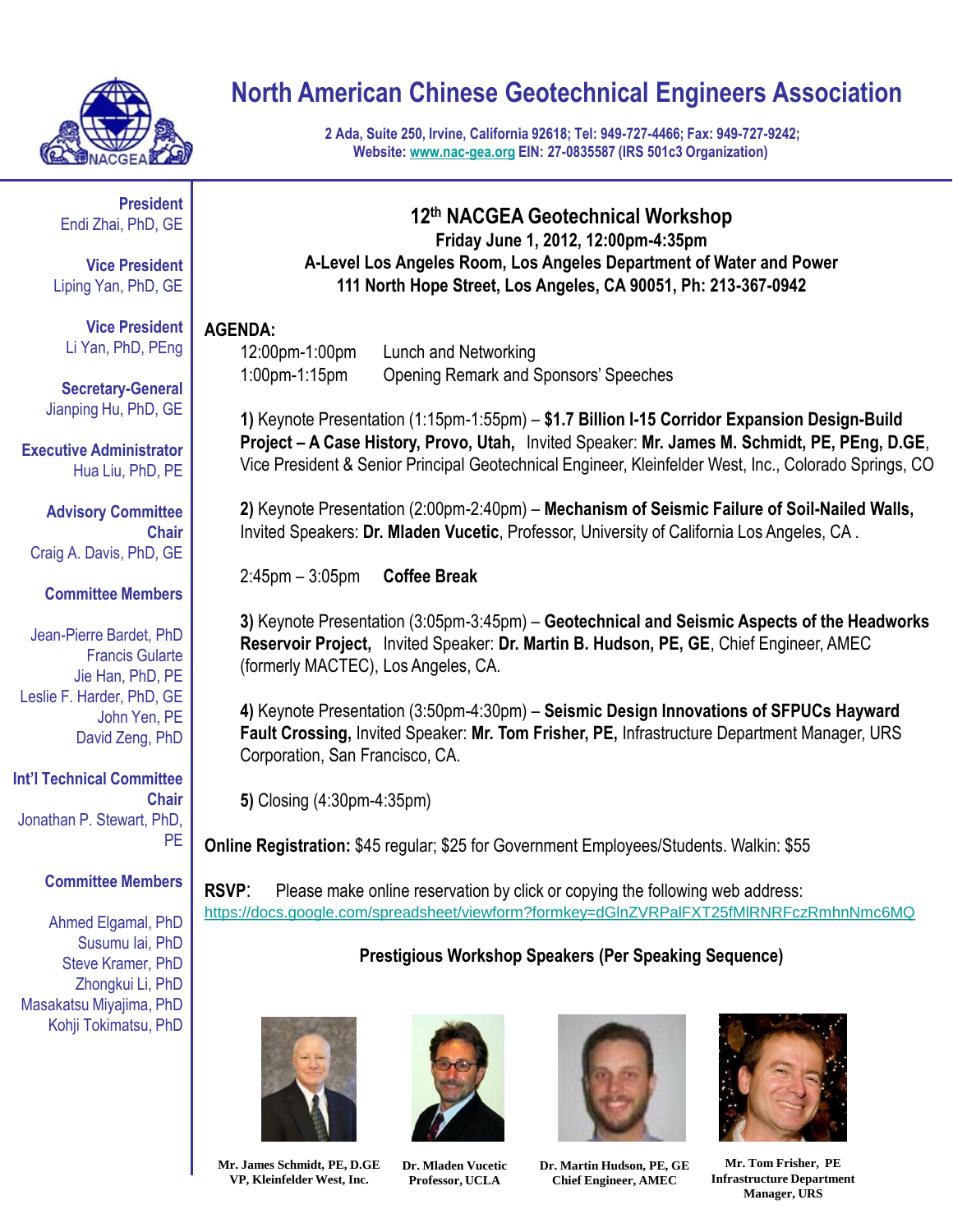

# **North American Chinese Geotechnical Engineers Association**

**2 Ada, Suite 250, Irvine, California 92618; Tel: 949-727-4466; Fax: 949-727-9242; Website: [www.nac-gea.org](http://www.nac-gea.org/) EIN: 27-0835587 (IRS 501c3 Organization)**

## **Prestigious Speakers for the 12th NACGEA Workshop**



**Mr. James Schmidt, PE, PEng, D.GE**

**Vice President & Senior Principal Geotechnical Engineer, Kleinfelder**

Jim has over 29 years of experience as a geotechnical and environmental engineer. He has provided technical expertise and has managed hundreds of projects ranging from small commercial and residential developments to large industrial facilities, power substations, airport expansions, and landfills. Jim's geotechnical management experience consists of a wide variety of studies that have included inventories of soil, geologic, seismologic, and hydrologic conditions. His management experience includes a wide variety of geotechnical studies with particular emphasis on commercial and municipal buildings; airport terminals, taxiways, and runways; pulp/paper mills; regional shopping centers; warehouse, office, and distribution facilities; and port and waterfront developments. Jim's areas of technical expertise include evaluating criteria for design and construction of driven and auger-cast pile foundations, high capacity pavements, slope stabilization, soil nail design, liquefaction evaluation, and excavation support.

Jim has performed the duties of lead quality assurance director for major projects and has lead quality assurance task forces in developing company quality standards. He has performed the duties of regional quality assurance officer implementing company quality assurance procedures. .

Prof. Mladen Vucetic research interest and research conducted: (a) Stress-strain conditions in the NGI type direct simple shear test, (b) Fundamental aspects of the cyclic and dynamic behavior of clays, silts and sands under uniform and irregular cyclic loads, (c) Small-strain cyclic and dynamic behavior of soils, (d) Liquefaction mechanism using nonlinear computer models and case history studies, (e) Behavior of soil-nailed excavations during earthquakes using centrifuge modelling, (f ) Development of geotechnical site data bases and their utilization in seismic microzoning using GIS.

Mladen has a BS and MS from University of Zagreb, Croatia in 1976 and 1981, respectively. He obtaineed his PhD from Rensselaer Polytechnic Institute, Troy, NY in 1986.



**Prof. Mladen Vucetic UCLA**